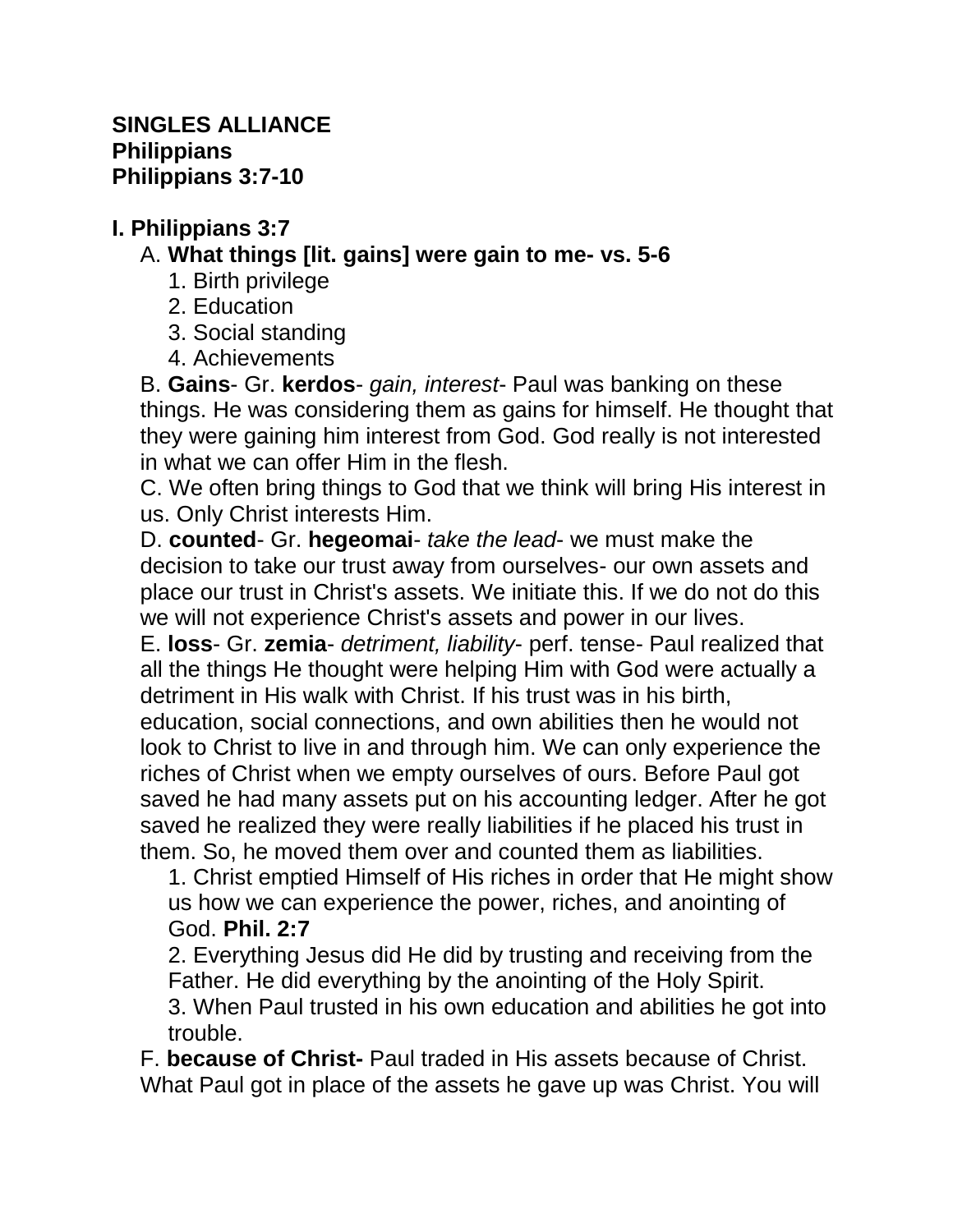never lose anything as long as you trade them in exchange for Christ and His riches.

G. We need to give over to God all our gifts, talents, strengths, abilities, and finances. In exchange we get Christ and His riches. As long as we consider all our assets as liabilities then God will bless our assets.

1. Paul traded in His vast knowledge of the Bible for Christ a. **1 Cor. 2:2-4** Paul chose not to trust in His own knowledge or abilities in ministering to the Corinthians. He trusted in Christ and experienced God's power for ministry! God obviously used Paul's knowledge of the scriptures powerfully but it was only when it was submitted to God.

H. What are your gifts, strengths, abilities, and assets? Are you willing to trade them in as liabilities to gain Christ and His power? This is where fruitful service and ministry takes place. **ANYTHING positive thing in your life is really a liability if you place your trust in that instead of Christ Himself.** 

## **II. Philippians 3:8**

A. **consider all things loss-** Paul made the choice to consider ALL his assets in the natural as liabilities

B. **for the excellency of the knowledge of Christ-** because of the excellency

1. **excellency**- Gr. **huperecho**- *holding a higher place- superiority*knowing Christ is superior than anything else in our life.

2. **knowledge**- Gr. **gnosis-** *knowing someone in the Bible carries with it the idea of partaking in and receiving from someone*.

C. **count them as dung**- Gr. **skubalon**- *from kuon- dogs; ballo- to throw- what is thrown out to the dogs.*

1. Paul had called legalists dogs. Paul said that he considered everything that people count on and prize as dog food. It is what dogs feed on and love to chew on. It is amazing what dogs like to eat! They will even eat dung! I know this because I have two dogs! 2. People feed off off their achievements, success, and the good things people say and think about them. Paul calls all the great things he trusted in and prized so much before he got saved dog food in exchange for knowing Christ and His partaking of His life.

D. **that I might win Christ**- Gr. **kerdaino**- *to gain*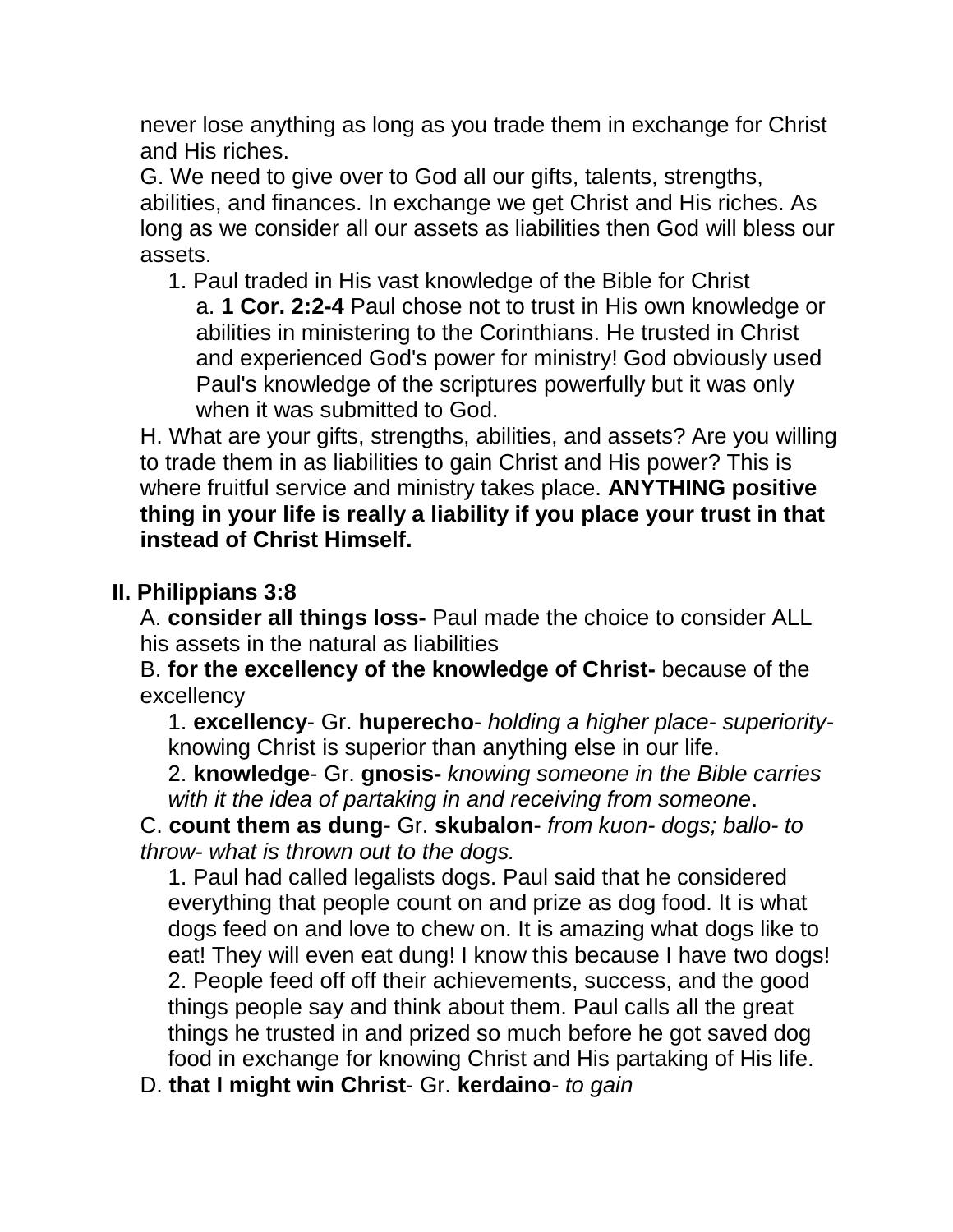- 1. You can only gain Christ if you empty your own account.
- 2. God will wait until you are depleted before we see His gain a. **Judges 7:2**- God told Gideon that he had too many for Him to deliver Israel. Often we have too much trust in our own abilities or resources for God to do anything for us.

b. story about lady in singles- She said that she was down to her last \$4000 and was desperate for God to provide for her. I told her that she was not down to zero yet. That is when God loves to provide!

c. God waited for the widow at Zerephath to get down to her last meal before she sent Elijah to her. **1 Kings 17:9-12**

## **III. Philippians 3:9**

A. **and be found in Him**- Gr. **heurisko**- *joyful discovery*- *we get the eurika from this word*. We will discover Christ when we let go of self trust and place our trust in Him.

1. When we die **where we are found** will determine our eternal destiny and which judgment we will appear at

2. Those who will are found in Adam will end up in the lake of fire after the Great White Throne Judgment

3. Those found in Christ will appear at the Judgment Seat of Christ and enter in the Kingdom of God

B. **not having my own righteousness**- Gr. **diakiosune**- *the state and condition of being as one ought to be; to meet a judicial standard*

1. imputed- legal decree- right standing- **this is the state of being as you ought to be.**

2. imparted- new birth- made as we ought to be by sharing the nature of God in our spirit- **this is the condition of being as you ought to be** 

3. We try to establish our own righteousness when we our own judges or we try to meet a standard we set. We also try to establish the righteousness of other people when we try to live up to their standards. Paul referred to this when he said, touching righteousness which was under the Law, I was blameless. This was in other people's judgment. He met the standards of other people so he thought he was righteous. However, man is not our judge. They cannot confer righteousness upon you! When we do this we make people are gods. This is idolatry. They cannot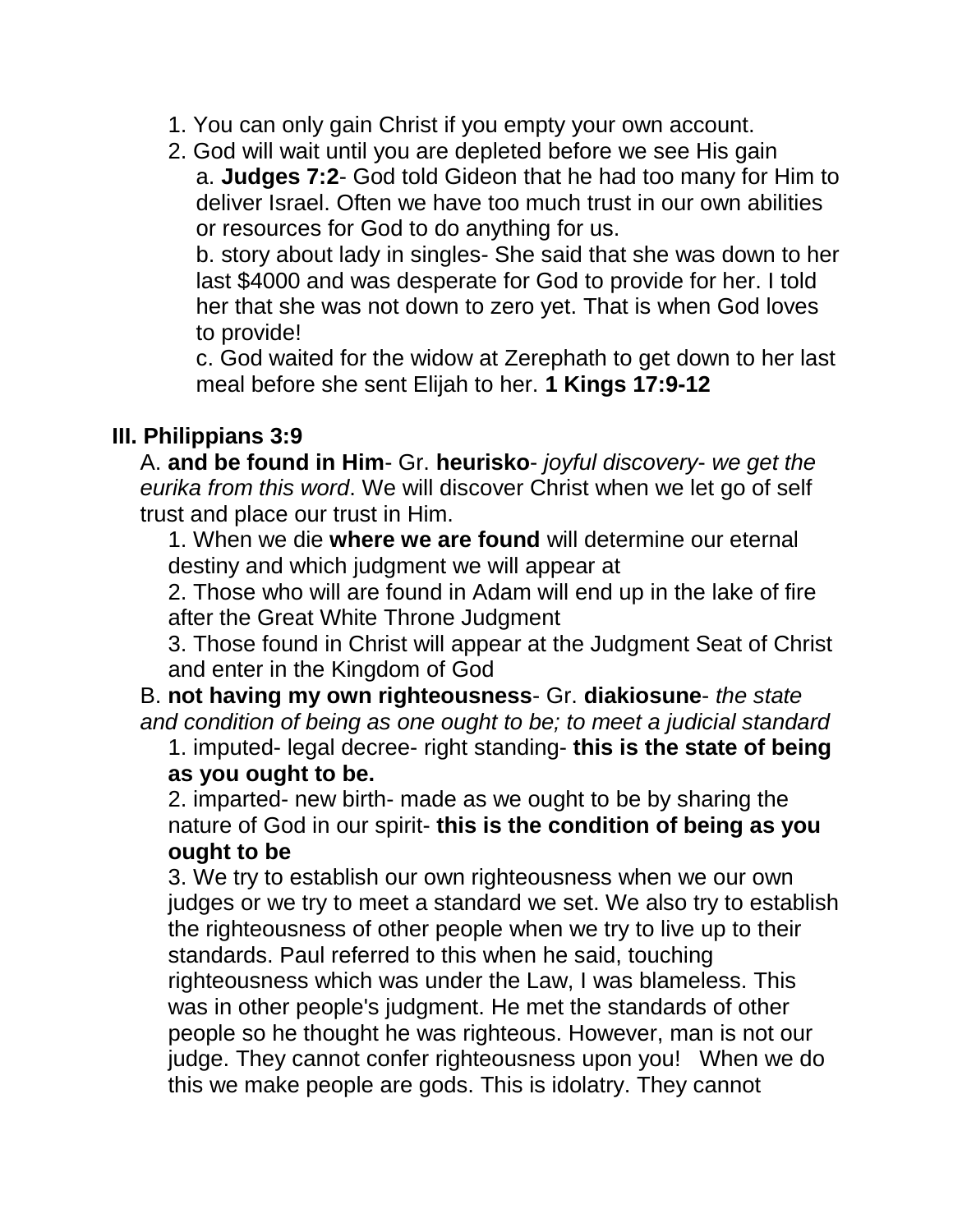declare you are as you ought to be. Only God can do this. If we trust in our works to be as we ought to be then we will find disappointment. All unbelievers no matter how religious will be found to be unrighteous- not meeting the perfect standard of God. It will avail us nothing if we are the righteousness of our self or the righteousness of another person- only the righteousness of God. 4. If we look to other people's approval and try to live up to their standards to get their approval then we are establishing our own righteousness and will achieve a righteousness that is below what God demands. God demands perfect righteousness! We can only receive this righteousness, not achieve it.

5. Imputed righteousness- this brings us into the state of being as we ought to be- this is a judicial decree. This is brought about by **being placed into Christ**. Imparted righteousness brings us into the condition of being as we ought to be. This comes by the implanting of the life and nature of Christ in our spirit at the new birth. This comes about by **Christ being put into us**.

C. **That which is the faith of Christ**- reliance upon and in Christ- We trust in His meeting God's perfect standard in our behalf

D. **The righteousness which is of God by faith**- Jesus Christ is as He ought to be. Because we are in Him we share His state of being as He ought to be before the judge of the universe- God Himself. Because Christ Jesus is in us by His Spirit and we are united with Him we share His nature and life. His nature and life have become our new nature and life. This brings us into the condition of being as we ought to be.

1. We will see righteousness transform our soul and actions when we stop trying to become righteous by our efforts and start drawing upon the nature of Christ by faith.

2. **Galatians 2:20**- the life I live in the flesh, I live by trusting in Christ who is loving me and giving Himself to me. When we realize that we are connected to the vine of Christ and that Christ is continually giving to us His nature then we can accept it by faith and see that nature manifest in and through us. We must acknowledge His presence within us and that He is constantly giving Himself to us. We are no longer to try to duplicate God's life, but simply rest and trust in His life being given to us non stop. We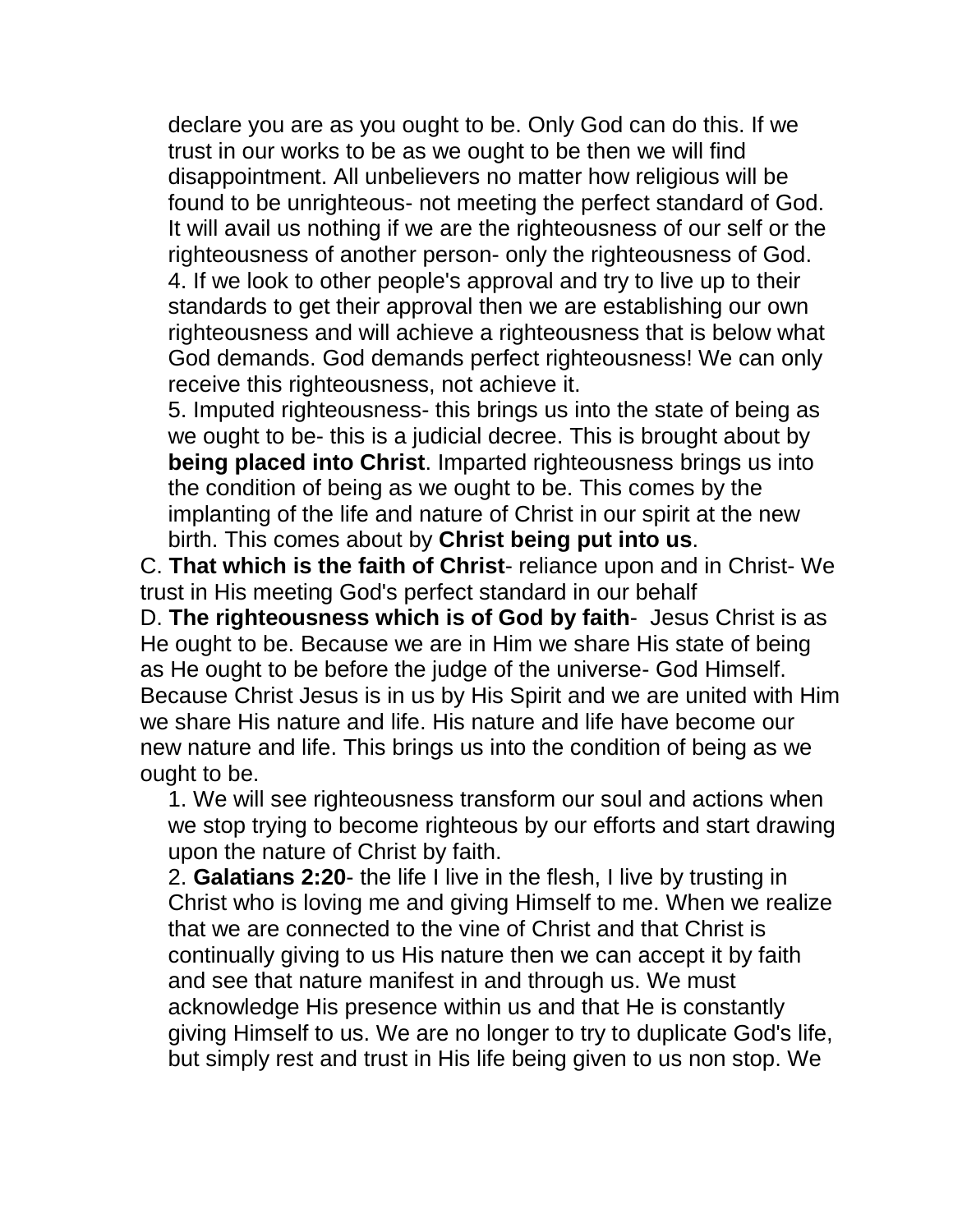draw upon this flow by faith and when we release our faith- words and actions.

3. Learning to walk in His life or the Spirit takes time and is a process. It is much like a coffee machine. The water has to percolate through the coffee beans and filter and drop into the coffee pot. The water is the life of Christ. Our soul is the coffee beans and filter. The pot is our body and actions. It takes awhile for His nature to work percolate through our soul. The coffee beans are like our unique blend of personality. When the life of God hits our personality then we get to experience a unique flavor of God. God created us to flow through us to give us a unique aspect or flavor of Himself that only can be experienced through us.

# **IV. Philippians 3:10**

A. **that I might know Him**- Gr. **ginosko**- *to progressively come to know by experience*

1. knowing Christ is the foundation for the Christian life- not knowing about Christ, but knowing Him personally.

2. as we have Christ revealed to us then we can draw upon Him to be that in us- as He is so are we in this world. If we do not know how He is, we cannot be in this world

3. the word ginosko reveals that this is a progressive thing and not an instantaneous thing.

B. A very subtle and dangerous thing is happening in Christendom. People are gaining knowledge about the Lord but are not knowing Him. This is causing us to have a form of godliness but lacking the power and life that produces authentic Christianity.

C. Song of Solomon 1:7

1. Most are content to feed from Christ's companions instead of Christ Himself

2. When we live off second hand revelation then we have a veil on our face- we will be separated from His transforming presence. 3. We must find where He is feeding Himself and come and eat

D. Song of Solomon 3:1-4

1. We cannot truly find Christ lying upon our bed watching TV. Christ will not be discovered in a casual way. We must arise to our knees and seek God by prayer and meditation of the Word.